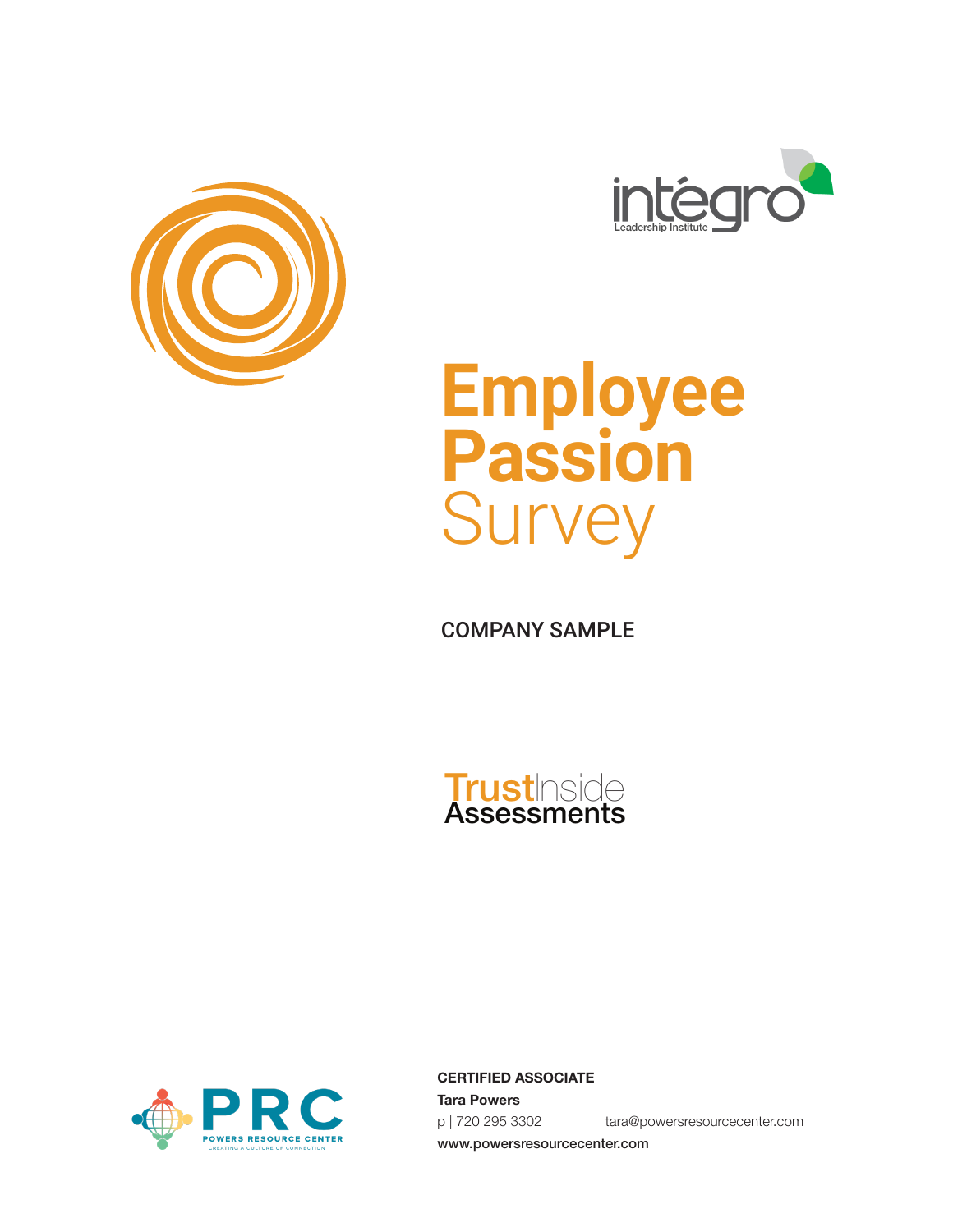

# THE EMPLOYEE PASSION SURVEY<sup>™</sup>

#### The Merriam-Webster Dictionary defines passion as:

intense, driving, or overmastering feeling or convinction

a strong liking or desire for or devotion to some activity object, or concept

Passionate employees are focused, engaged and committed to doing their best in everything they do. As a result, they deliver exceptional value to their customers, whether they are external or internal.

Passion contributes more towards value creation than any other human capability. Since the primary purpose of your organization is to deliver value to your customers through your products and services, the more passionate your employees are the more you will deliver value your competitors cannot match.

#### This survey measures employee passion on two levels:

- **1. Passion for the job:** the degree to which employees are emotionally connected to their work and are committed to doing their best.
- **2. Passion for the organization:** the degree to which employees are emotionally connected to the purpose, values and vision of the organization and its lenders.

#### There are three sections to this report:

**SECTION 1 The Passion Index:** this section measures the five employee needs that ignite passion. Employees indicate how important these needs are to them personally, and how well the organization satisfies these needs.

**SECTION 2 Employee Passion Report:** this section shows the percentage of employees who identified themselves at each of the five levels of passion. Employees at Level 5 are passionate about both their work and the organization they work for. Level 1 employees are not passionate about either their work or their organization – it's just a job to them and if they find another job, they will take it.

**SECTION 3 Values that Build Trust:** the level of trust in the workplace has a significant impact on how passionate employees will be. This section measures the eight Values that Build Trust – how important they are to employees personally and how well employees perceive the organization to be operating by these values.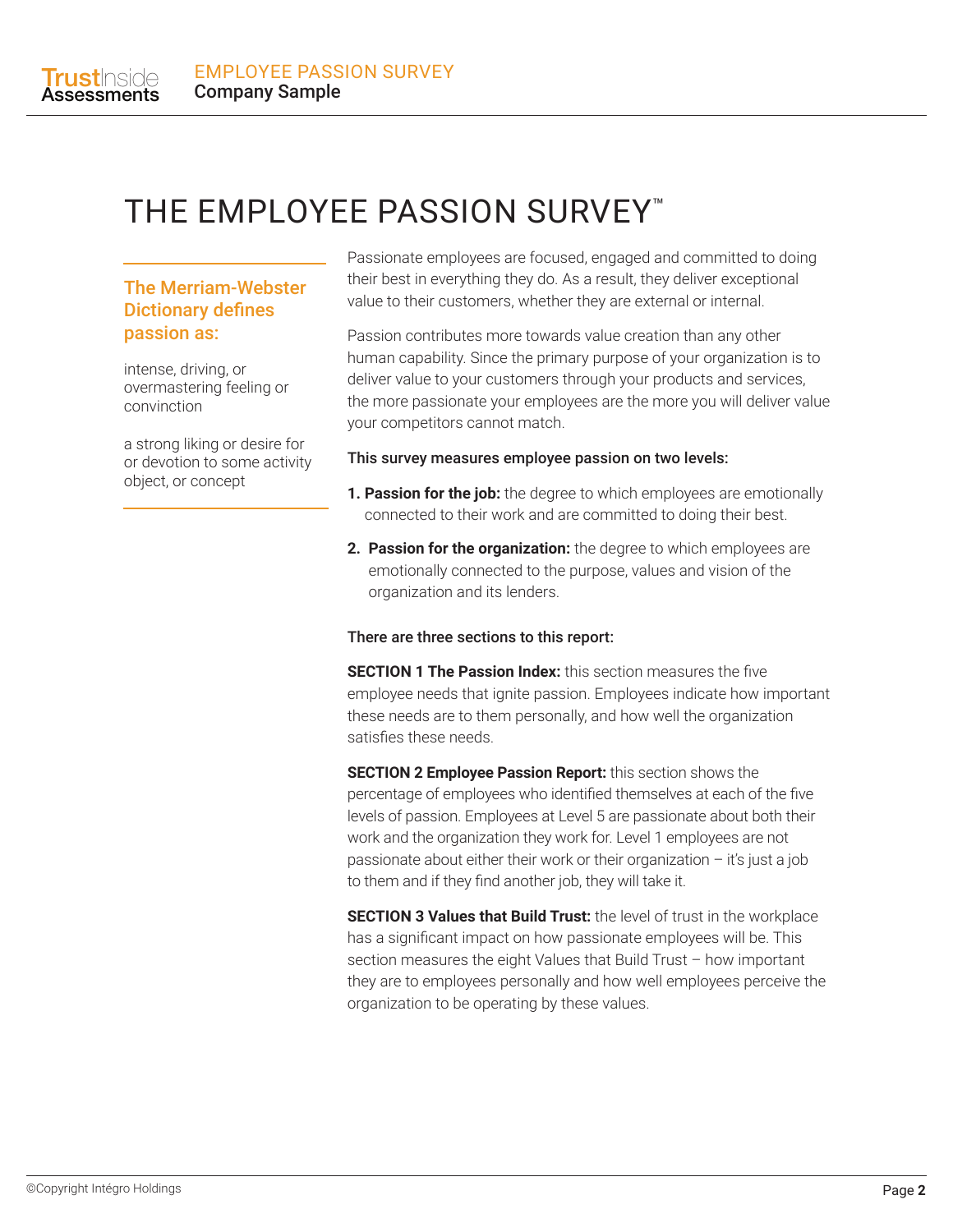

# THE PASSION PYRAMID™

Every leader knows their team members who are truly passionate about their work and the organization they work for. These employees are focused, committed, and will go to extreme lengths to fulfill their responsibilities every day. If only all team members were like that!

Well they can be. People don't become passionate for no reason. They become passionate about doing things that are both emotionally satisfying and they see as significant, worthwhile or meaningful. In other words, there are some basic human needs that when satisfied can bring out the passion in any individual.

That is the foundation of **The Passion Pyramid**.

The Passion Pyramid identifies five human needs that ignite passion, the leadership skills needed to create the conditions to satisfy each need and then describes the outcome or payoff to the organization for satisfying the need.

The Passion Pyramid underpins the Employee Passion Survey, so an understanding of the five levels of passion will help with the interpretation of the report.

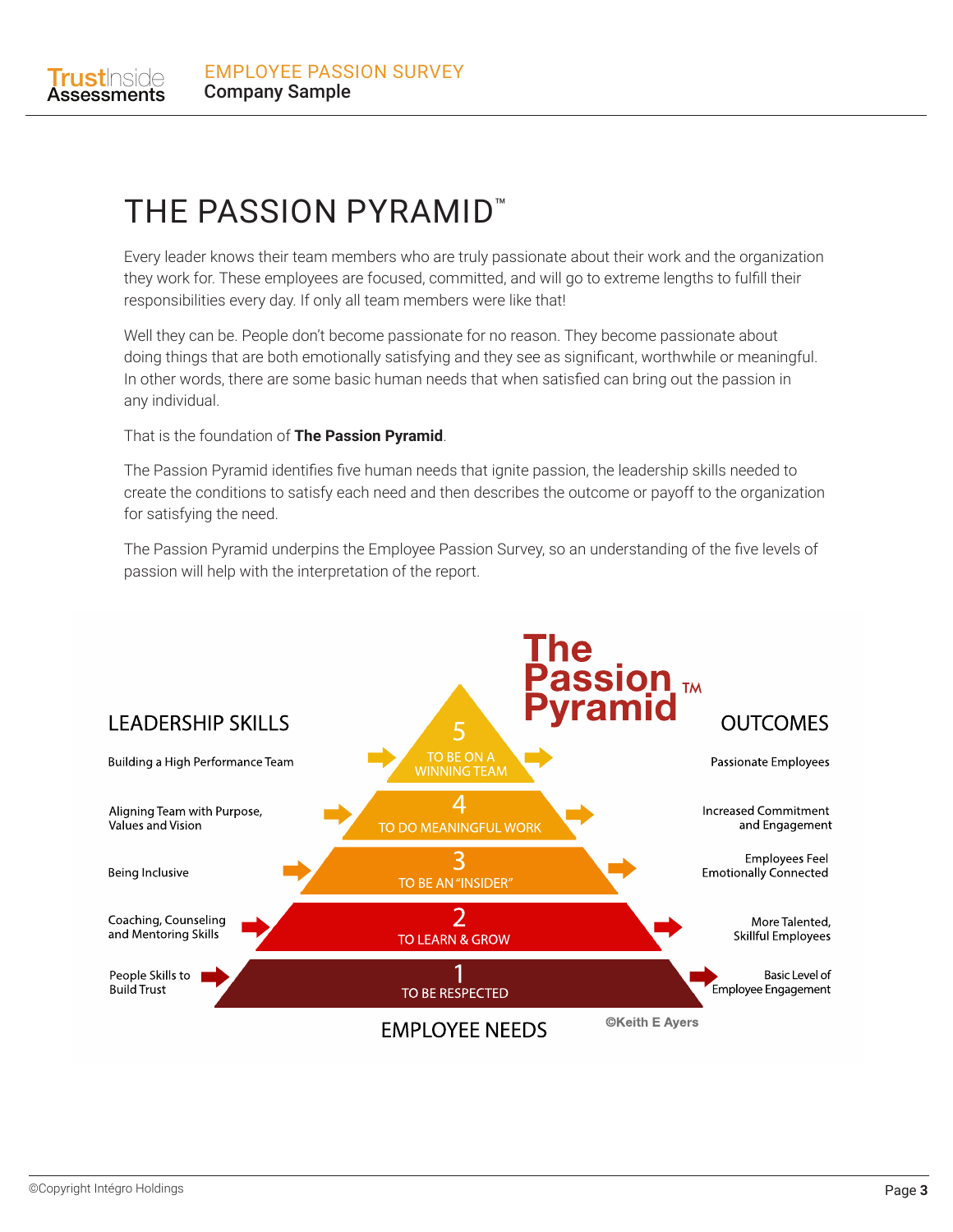

# **SECTION 1** THE PASSION INDEX™

This section measures how important the five needs that ignite passion are to employees and the degree to which they perceive these needs to be satisfied. The greater the gap between the importance of the need and the degree to which it is satisfied, the lower employee passion will be. There are two questions for each need, and for each question employees are asked:

- How important is this need to you personally?
- How well does your manager, team or organization satisfy this need?

In each case the response is scored on a ten point scale where 1 is low and 10 is high.

## **Employee Needs**

#### **1. TO BE RESPECTED**

It is almost as basic a human need as oxygen—everyone needs respect. Yet, so many leaders unintentionally treat their team members with disrespect. People don't feel respected if they are not listened to; when decisions that affect them are made without their input; when they are not compensated fairly; or when their need for a balance between career and family is dismissed.

The leadership skill required to build mutual respect is to build trust through effective People Skills.

There are two questions in the survey that determine whether employees feel respected. The first looks at the **relationship** they have with their immediate manager or supervisor-do they feel trusted and respected as a result of the way their manager deals with them and communicates with them?

The second question focuses on the organization's policies and practices. An organization that values and respects its employees demonstrates this by **paying them fairly, promoting a balance between** work and personal life, valuing diversity and providing enough autonomy for employees to use their talents and creativity in their work.

#### **2. TO LEARN & GROW**

This need is as natural as it is for a baby to need to get up and walk. We are born with an innate curiosity that drives us to want to learn. That need stays with us throughout life unless it has been extinguished by life experiences. Even then, the thirst for knowledge and desire for **new experiences** can be reignited by a leader who is skillful at Coaching, Counseling and Mentoring. These skills bring a significant return to the organization as employees become more talented and productive.

Again, there are two questions that measure the degree to which this need is being met at both an individual and an organizational level. The first question is focused on whether the employee experiences the opportunity to learn and develop new skills in their current role.

The second question focuses again on the organization's policies and practices, is the organization committed to **developing the talents** of all employees?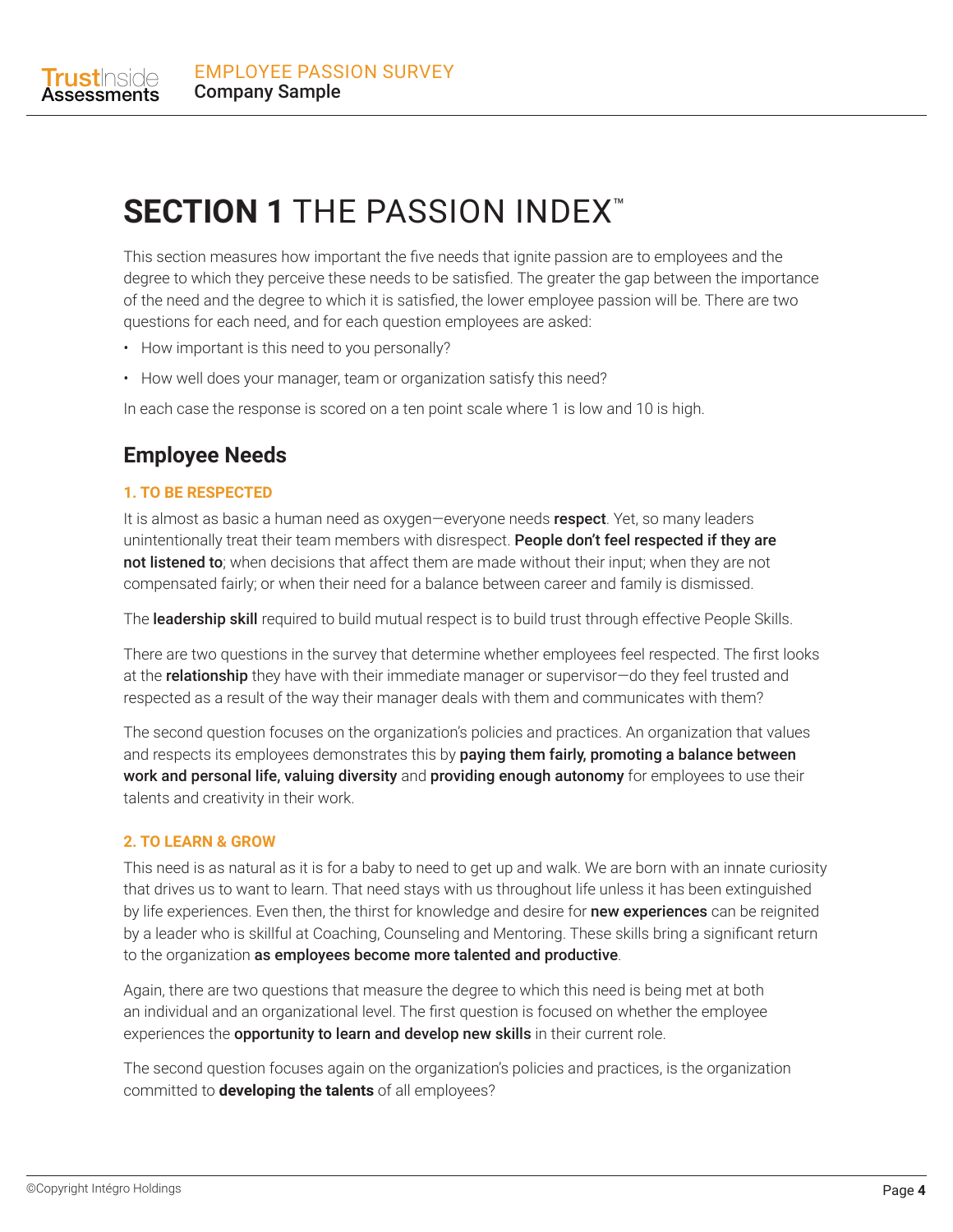

#### **3. TO BE AN "INSIDER"**

Insiders have a strong emotional connection to the organization. They know they're part of the team; they feel valued and involved. Leaders who value the unique differences each team member brings to the team will encourage their participation in problem solving and decision-making and involve them in looking for ways to improve performance.

The first question again focuses on the relationship with the immediate manager or supervisor because it is the most significant factor in whether the employee feels like an *insider*. The second question focuses on the organization: Are employees kept informed about information and organizational performance measures so that they understand the decisions senior management is making?

#### **4. TO DO MEANINGFUL WORK**

Meaningfulness comes from knowing we are doing something worthwhile—that we are *making the world a better place* for others. When employees understand the purpose of their work and how it makes a difference to others, they reach a higher level of engagement and commitment.

The leader can play an important role in satisfying this need by ensuring every team member sees the connection between the **purpose** of their role and the **purpose** of the organization. The first question for this need is focused on the sense of pride employees have in their organization's purpose or mission. The second question measures whether employees understand the meaningfulness of what they do and how their work contributes to the organization's purpose. Employees who know they are making a difference are more passionate about what they do.

#### **5. TO BE ON A WINNING TEAM**

When a team works together so well they outperform even their own expectations of themselves, passion is a natural outcome. The ability to bring a group of people together and turn them into a high performance team is a skill all leaders should have. In reality, that skill is the combination of all of the leadership skills described on the Passion Pyramid. It takes time to develop these skills and conscious effort to continue to use them to build that high performance team.

Team spirit builds passion. There are two questions that measure the degree to which the need to be on a winning team is being satisfied. The first question focuses on the knowledge that the team is making a significant contribution to the organization's success. The second question measures the degree to which everyone on the team is committed to improving their performance.

## **The Needs Build on Each Other**

Achieving the ultimate in employee passion requires the ongoing satisfaction of all of these needs. Although the end result is to build a winning team that is delivering exceptional value and continually improving their performance, that result cannot be achieved without the ongoing satisfaction of the four lower level needs. Leaders who build high performance teams are continually working on their own **performance** to create a work environment where all these needs are satisfied.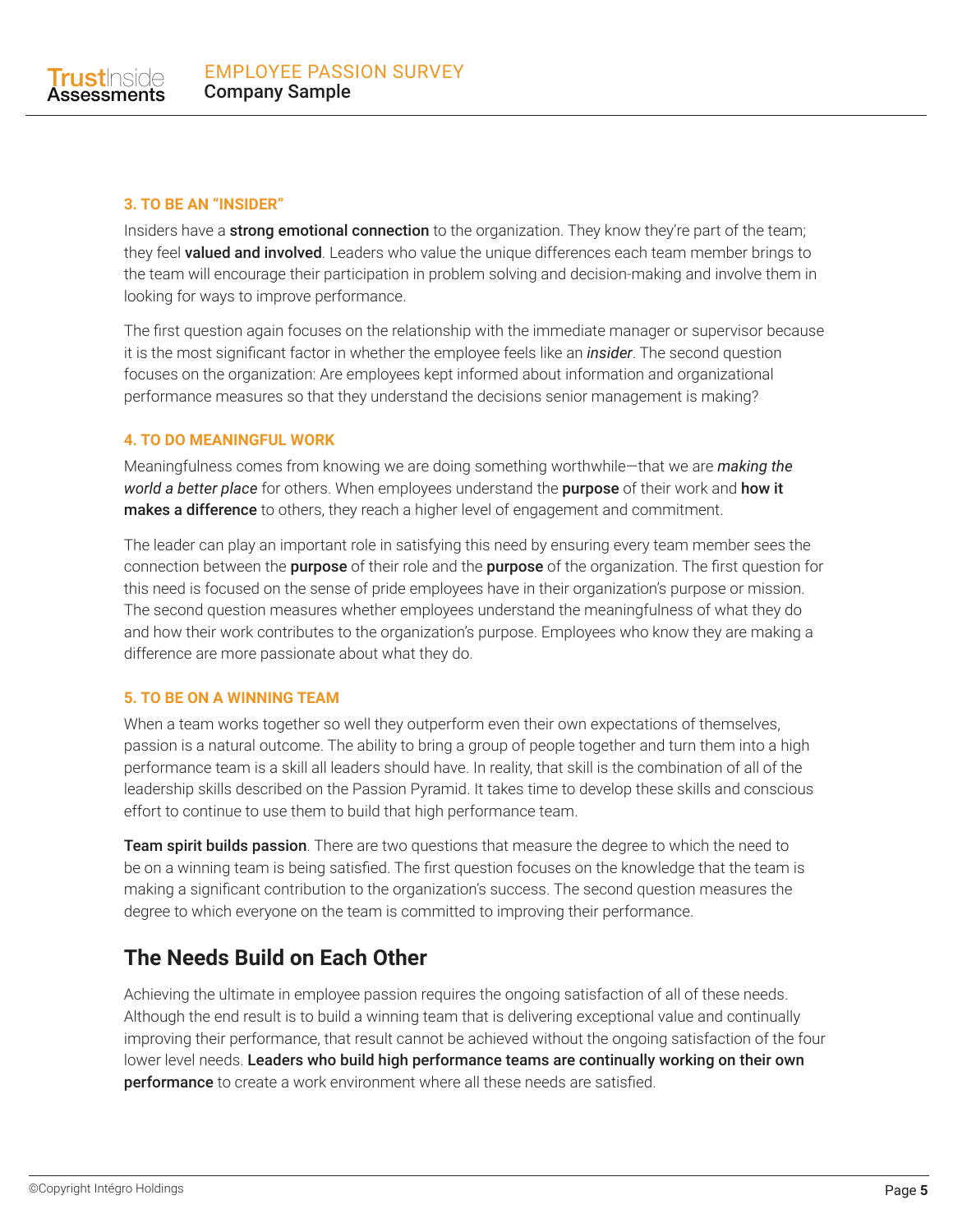

## **Employee Needs That Ignite Passion**

The graphs below show employees' perceptions of the *importance* of these needs and the level of satisfaction being experienced.

Workplace satisfaction **Personal importance** ( ) Gap

### *To Be Respected*

1. My immediate manager or supervisor trusts me and treats me with respect.



2. My organization's policies and practices regarding compensation, work/life balance, and valuing diversity demonstrate respect for all employees.



### *To Learn & Grow*

3. I have the opportunity to increase my knowledge and develop new skills in my job.



4. My organization invests in developing the potential of all employees.



### *To Be an "Insider"*

5. When working with my immediate manager or supervisor I feel like an insider.



6. My organization is open with employees about information and organizational performance to help us understand the decisions that are being made.

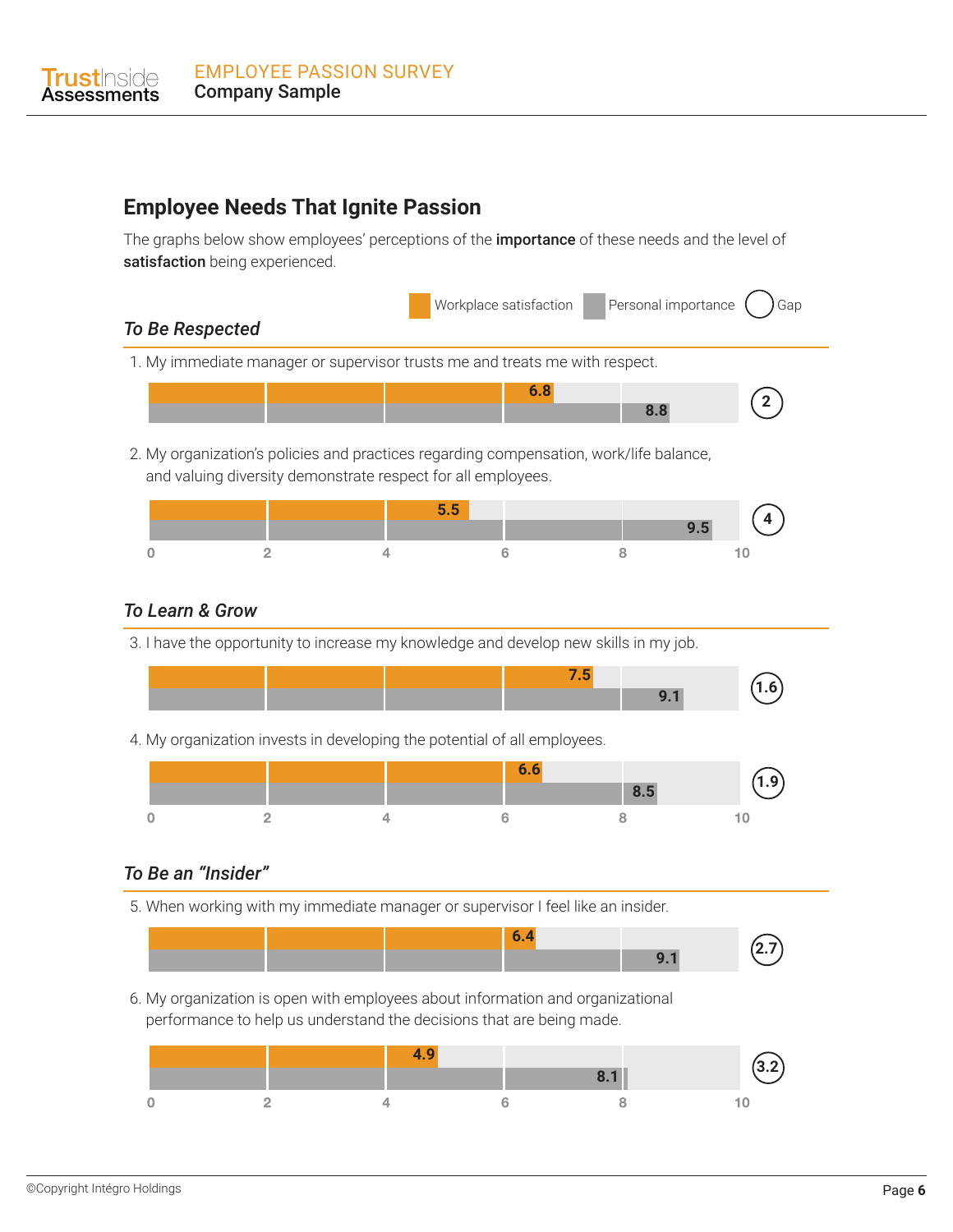### *To Do Meaningful Work*

7. The mission or purpose of my organization makes me feel proud to work here. **2.5 6.4 8.9** 8. The work I do is meaningful because it helps my organization fulfill our mission. **2.5 6.3 8.8**

 $6\phantom{a}$ 

8

### *To Be on a Winning Team*

 $\overline{2}$ 

9. My team is making a significant contribution to our organization.

 $\overline{4}$ 



10. My team is focused on continually improving our performance.



| <b>Personal</b>   | <b>Workplace</b>    | <b>Employee</b>    |  |
|-------------------|---------------------|--------------------|--|
| <b>Importance</b> | <b>Satisfaction</b> | <b>Passion Gap</b> |  |
| <b>88.6</b>       | 64.4                | 742                |  |

#### **Key Questions:**

 $10$ 

- Which of the needs that drive passion are we doing well at and which needs do we need to focus on to close the gap?
- What are the factors that contribute to our strengths and areas we need to improve?
- What barriers need to be removed to increase satisfaction at all levels?

 $\overline{0}$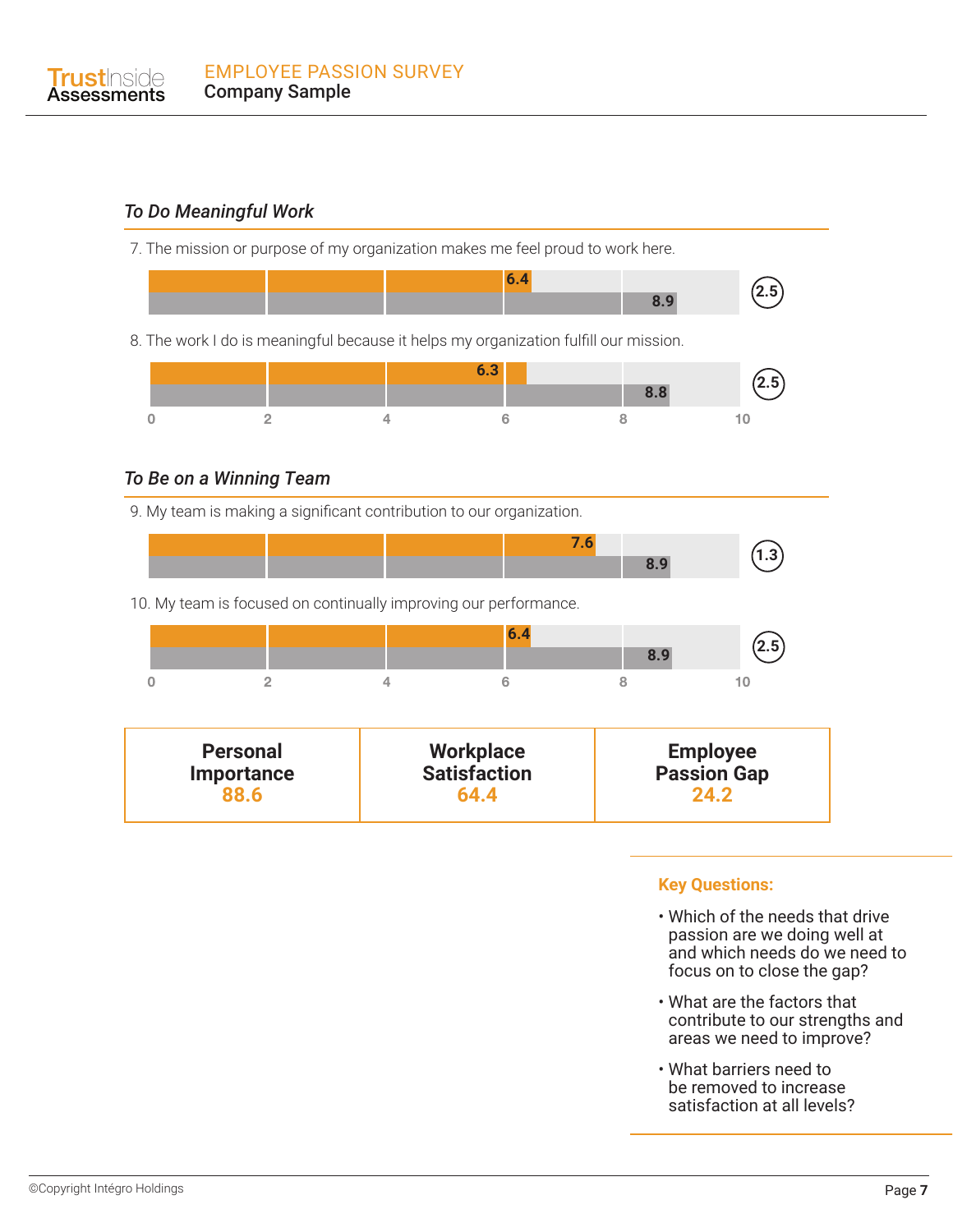

# **SECTION 2** EMPLOYEE PASSION

#### Key Questions:

What level of passion do you need your employees at to achieve your strategic objectives?

Is your present leadership approach encouraging employees to be passionate about both their work and the organization?

This section shows the percentage of employees who identified themselves at each of five levels of passion.

The survey asks employees to respond to the following question:

#### Which of the following five descriptions best describes you? Choose only one.

- You are passionate about the work you do and the organization you work for. You feel valued and respected and know what you do makes a real difference.
- You are passionate about your work and get great satisfaction from knowing you make a difference. However, you feel somewhat disengaged from your organization, you don't feel your contribution is valued.
- You are passionate about your organization and believe it delivers real value, but, you find your work unrewarding - it's just a job.
- You are not passionate about the work you do, but still conscientious about doing a good job. However, you feel disconnected from the organization and what it stands for.
- You feel really disconnected from both the work you do and the organization. If you could find another job, you would take it.

How employees identify themselves in this survey is not a portrait of the employees in your group, merely a snapshot of how they were feeling at the time this survey was taken. Employee Passion can be significantly increased by focusing on the needs and values measured in sections 1 and 3 of this report.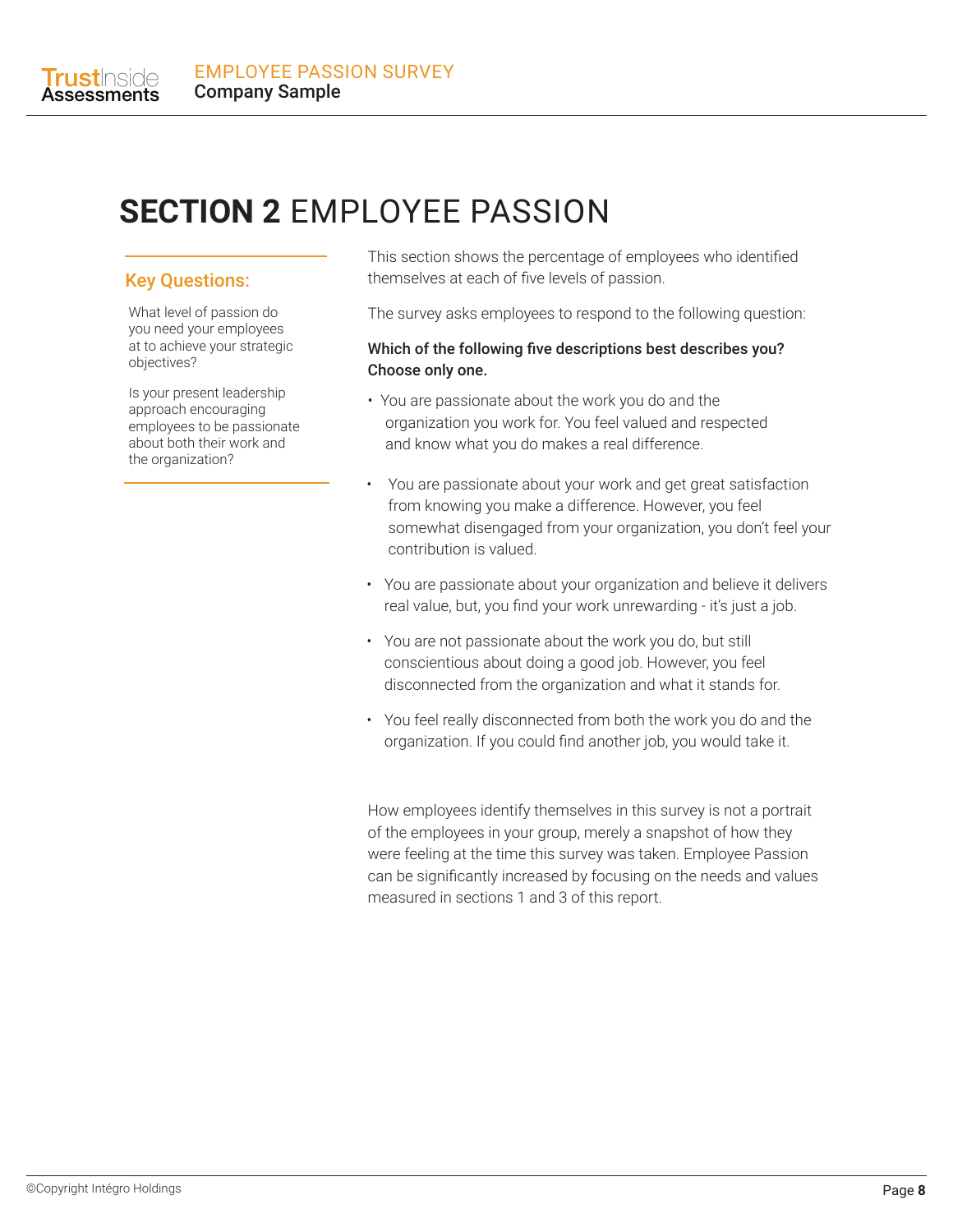**Trust**Inside **Assessments** 



## **Level of Employee Passion**

**LEVEL 5 Passionate about the job and the organization:** Employees at Level 5 are passionate about their work and the organization they work for. They feel valued, respected and know that what they do makes a real difference.

**LEVEL 4 Passionate only about the job:** Level 4 employees are passionate about their work and get great satisfaction from knowing they make a difference. However they feel somewhat disengaged from the organization - they don't feel their contribution is valued.

**LEVEL 3 Passionate only about the organization:** *Employees at this level are passionate about* the organization and believe it delivers real value. However, they find their work unrewarding, it's just a job.

**LEVEL 2 Not Passionate, but still conscientious:** Employees at Level 2 are not passionate about the work they do, but are still conscientious about doing a good job. However, they feel disconnected from the organization and what it stands for.

**LEVEL 1 Disconnected from the job and the organization:** Level 1 employees feel really disconnected from both the work they do and their organization. If they could find another job, they would take it.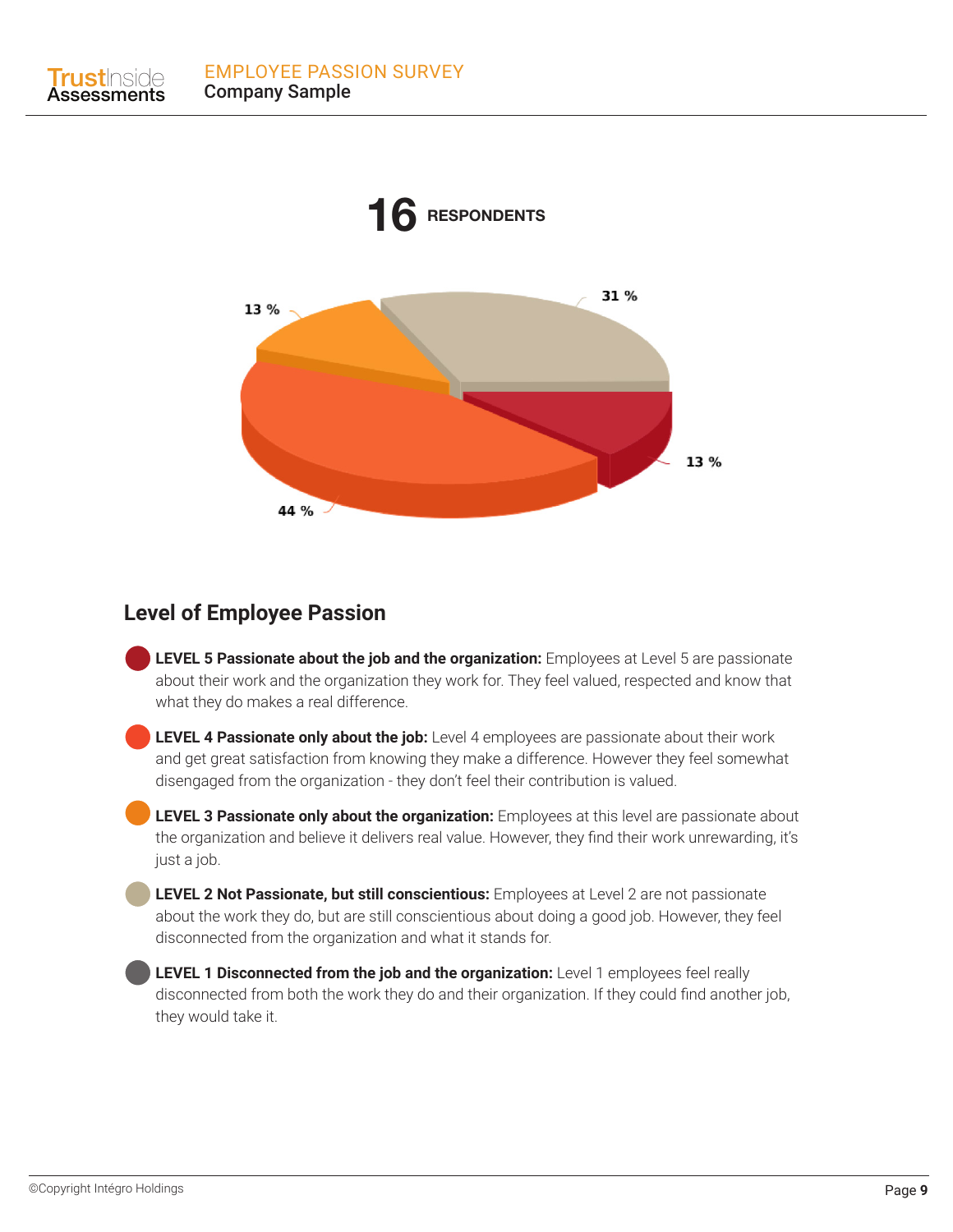

# **SECTION 3** VALUES THAT BUILD TRUST

# **Trust is the Foundation of All Relationships**

Relationships are formed as trust develops. When trust diminishes, relationships become more distant, often leading to conflict. Getting employees engaged and committed to the organization's purpose, values and vision requires a high level of trust. Employees need to know they can trust the organization's leadership team and their immediate manager or supervisor.

# **Being Trustworthy is Not Enough**

Everyone knows that trust is important, but what many leaders don't understand is that being trustworthy does not necessarily build trust. People make judgments about how trustworthy their leaders are based on their perception of what their leaders do, not on what they say, or what they intended to do. Because it is behavior that builds trust, leaders can be trustworthy, honest and ethical, and yet have employees not trust them. To increase effectiveness in building trust, leaders at all levels of the organization need to take personal responsibility for their behavior and understand how it can affect the levels of trust employees have for them.

# **Behaviors that Build Trust**

There are four **behaviors** of trust that must be present for trust to develop and be sustained. Each **behavior** is supported by two values. That is, when people believe in the **values that build trust** they will behave in trust building ways.

In the table below, the behaviors that build trust are in the first column. The second column contains the two values that drive each behavior and the statements employees respond to for each of the eight values.

| <b>Acceptance</b>  | <b>Respect:</b> People are valued for who they are                          |
|--------------------|-----------------------------------------------------------------------------|
|                    | <b>Recognition:</b> People get the recognition they deserve                 |
| <b>Openness</b>    | Receptivity: Giving new ideas and methods a fair hearing                    |
|                    | <b>Disclosure:</b> Communicating openly one's own ideas and opinions        |
| <b>Congruence</b>  | <b>Straightforwardness:</b> People are clear about what is expected of them |
|                    | Honesty: Having high standards of honesty in everything we do               |
| <b>Reliability</b> | Keeps Commitments: People follow through on their responsibilities          |
|                    | Seeks Excellence: Striving to do our best in everything we do               |

#### The statements employees respond to for each of the eight values are:

#### Employees are asked two questions about each of these statements:

- How important is this to you personally?
- How well does your organization operate by this value?

Employees do not see the Behaviors that Build Trust or the name of the value, just the description. The **Trust Values** Gap Score is the sum of all of the gaps.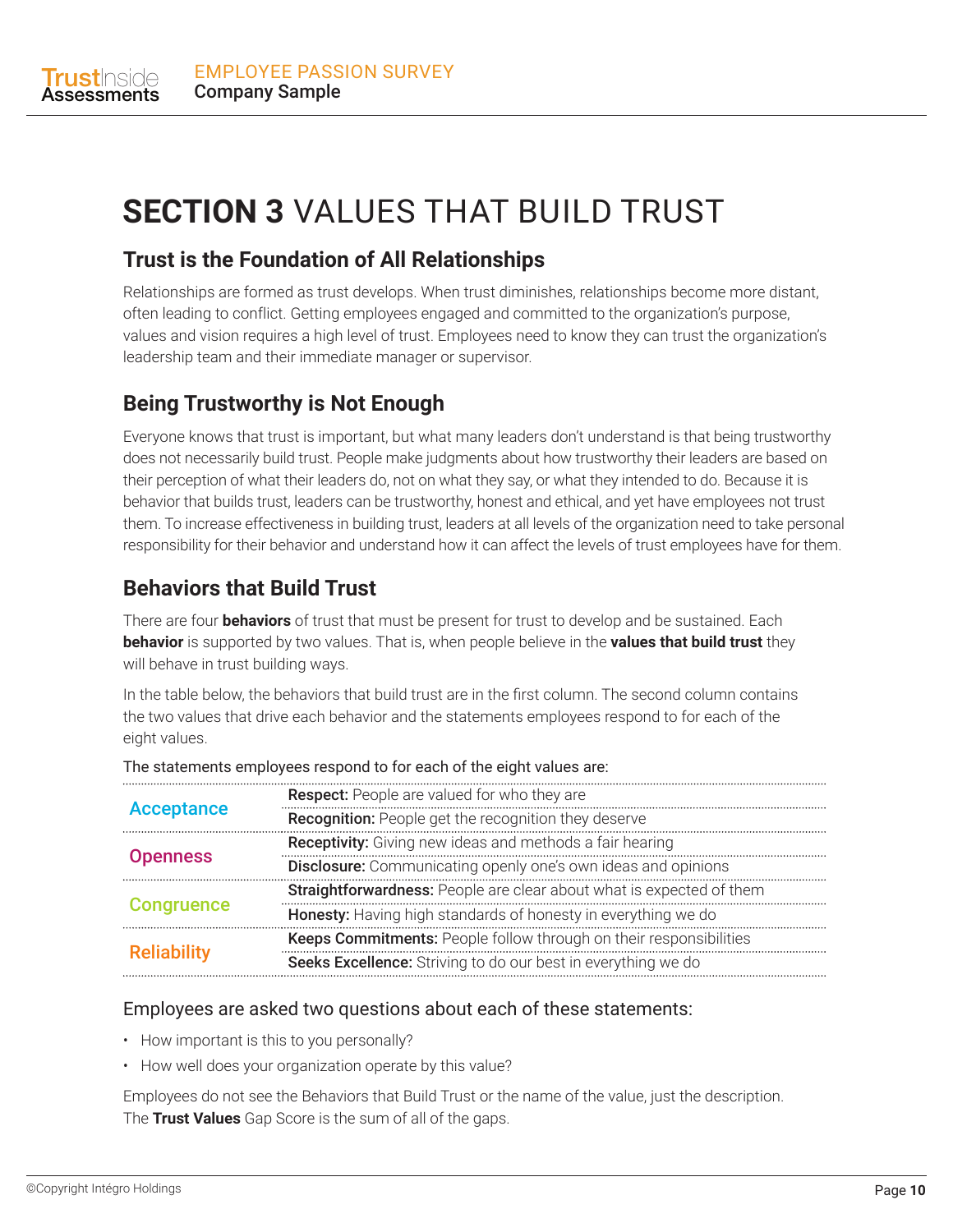**Trust**Inside **Assessments** 



## **How to Read and Interpret the Graph**

The graph shows a comparison between the importance of each of the Values that Build Trust to employees shown by the dots and the average score for employees' perceptions of the organization's performance on each value. The graph gives you an overall picture of the comparison and the following graphics show the actual scores on a ten point scale.

Interpretation: The difference between *personal importance* and *organizational performance* can have a significant impact on employee engagement and commitment. If employees indicate that these values are *important* to *very important* to them and then rate the *organization's performance* significantly lower, what they are saying is: *This is important to me but my organization doesn't operate this way*.

When looking at the scores for each of the items measuring the eight Values that Build Trust it may be helpful to ask the following questions:

- *1. What does this tell me about our strengths and weaknesses in building trust with others?*
- *2. Where are the biggest gaps between importance to employees and organizational performance?*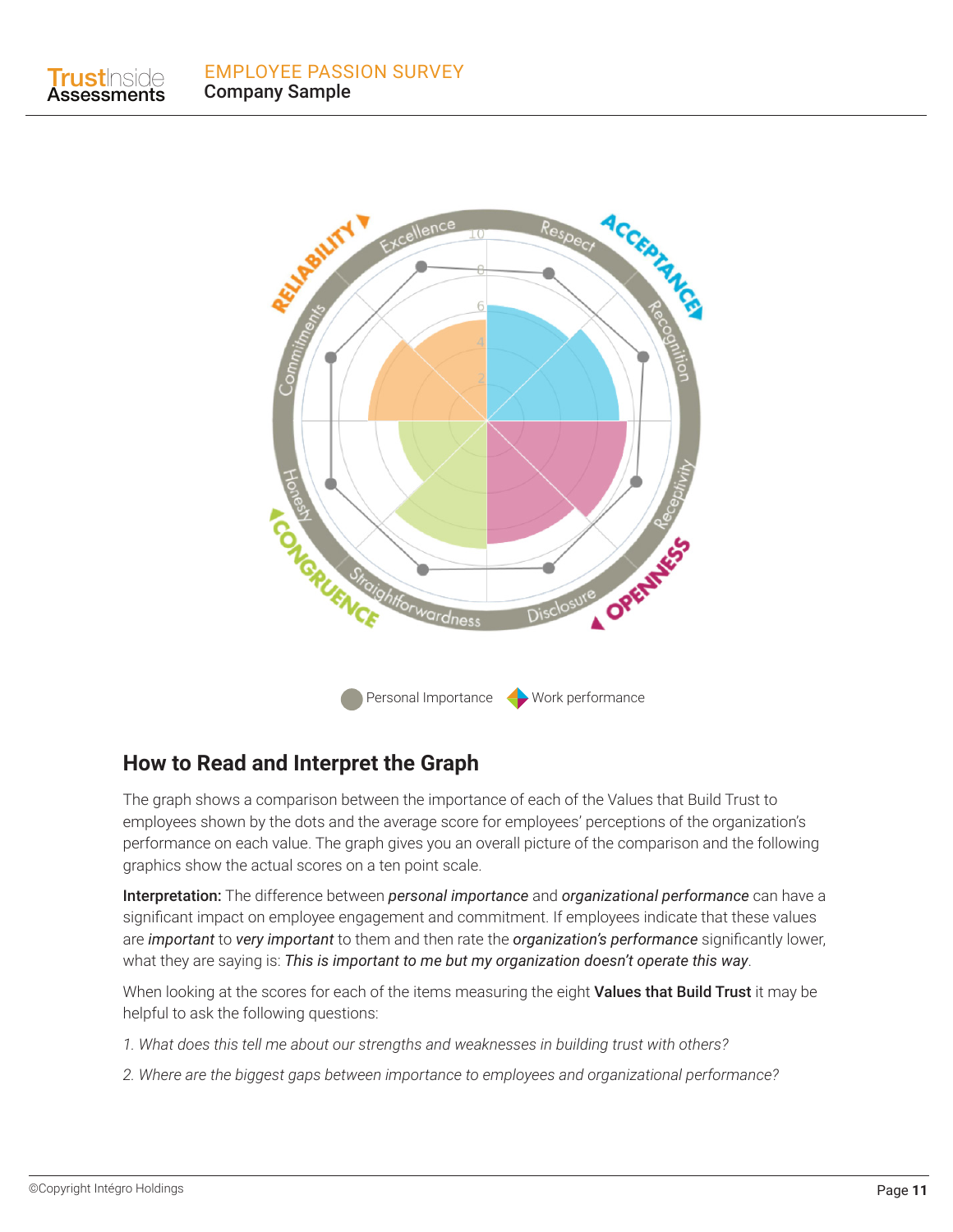

EMPLOYEE PASSION SURVEY

All people want to be accepted and respected for who they are. Not judged, criticized or made to feel inferior. When others know they are accepted, that what they say or do is not going to be unfairly judged, they can focus on being the best they can be. **Acceptance** eliminates the fear people have about speaking up, about being open and telling the truth.

The starting point for increasing **acceptance** is to embrace the values of **Respect** and **Recognition**. If you want employees to trust you, you need to respect them and let them know through appropriate, genuine recognition.



# *Openness*

**Ist**Inside

People trust and respect leaders more for being open, even if the news is bad. No one likes to operate in the dark. Team members want and, in most cases, need to know how they are performing and appreciate feedback. How open is your organization with employees? Are they encouraged to share their ideas, feelings, and concerns? **Openness** engages people; they want to know more about what is going on. When **openness** is high people are more interested in their work and how well the organization is doing.

To increase **openness**, embrace the values of **receptivity** and **disclosure**. Be receptive to what employees have to say – invite feedback and encourage team members to disclose what is on their minds and share their ideas on how results can be improved.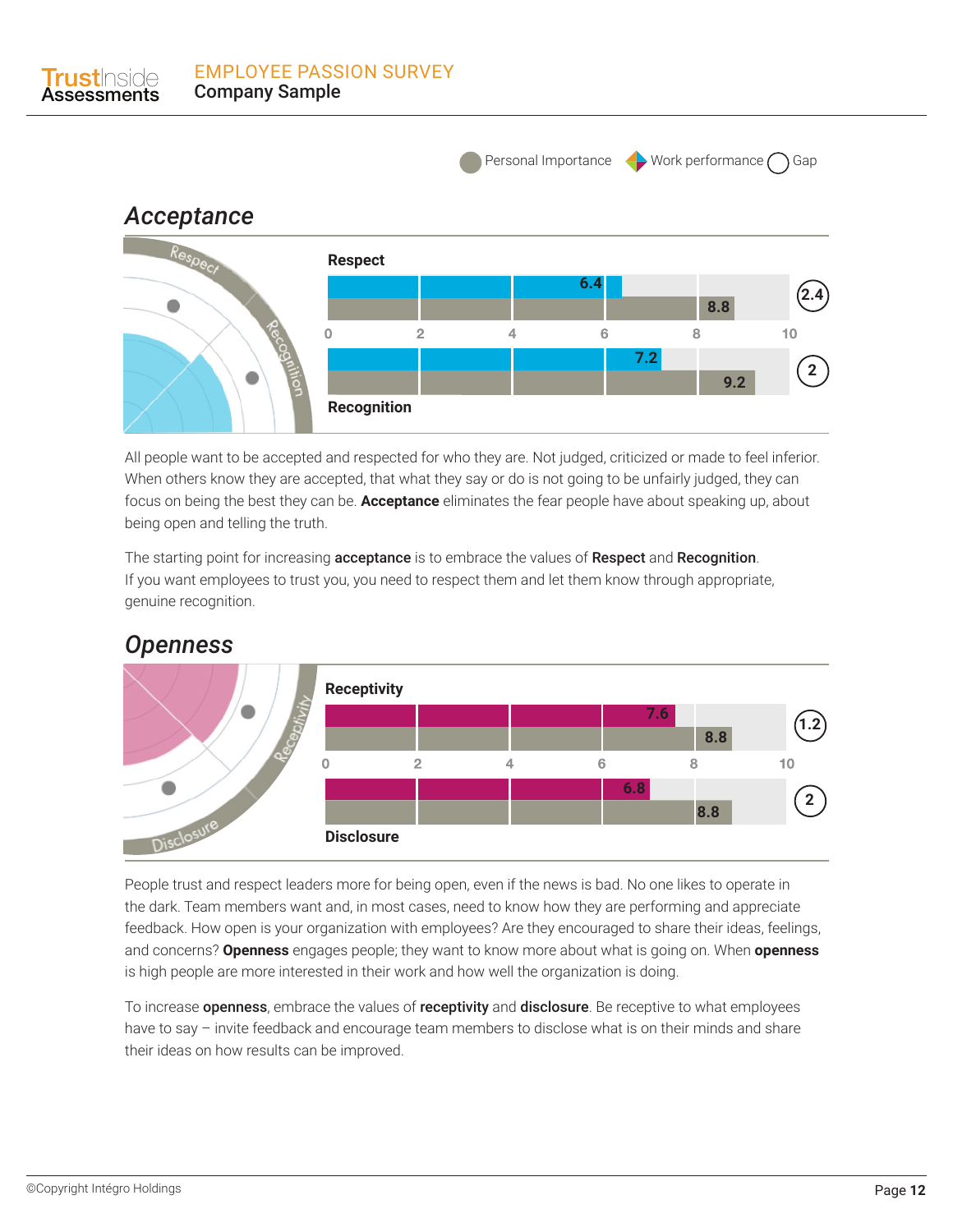# *Congruence*



**Congruence** means "the same as" – what you say is the same as what you really mean – being straightforward. When leaders are not straightforward, other people tend to pick up on it. They see it in their body language, their facial expressions, or in the inconsistency in the tone of their voice.

**Congruence** is also about walking the talk or practicing what you preach. It is about principles – being honest and ethical. It is through the leader's congruent behavior that others learn about their honesty and integrity.

To increase congruence, embrace the values of honesty and straightforwardness. It isn't easy to deliver bad news or say something that won't be popular, but in the long run, people will trust your leaders more when they know they can count on them to tell it how it is.

# *Reliability*



No one wants to work with someone who is unreliable. It is difficult to have confidence in people who make promises they do not keep, or who regularly fail to meet their deadlines. It is vital to your organization's success that you can rely on employees to deliver the results you need from them, and in turn, that they can expect the same of their leaders.

To increase reliability, embrace the values of keeps commitments and seeks excellence. Don't make promises you're not sure you can keep and when you say you'll do something, do it to the best of your ability.

| <b>Personal</b><br><b>Importance</b> | <b>Workplace</b><br><b>Performance</b><br>519 | <b>Trust Values</b><br><b>Gap Score</b> |
|--------------------------------------|-----------------------------------------------|-----------------------------------------|
|--------------------------------------|-----------------------------------------------|-----------------------------------------|